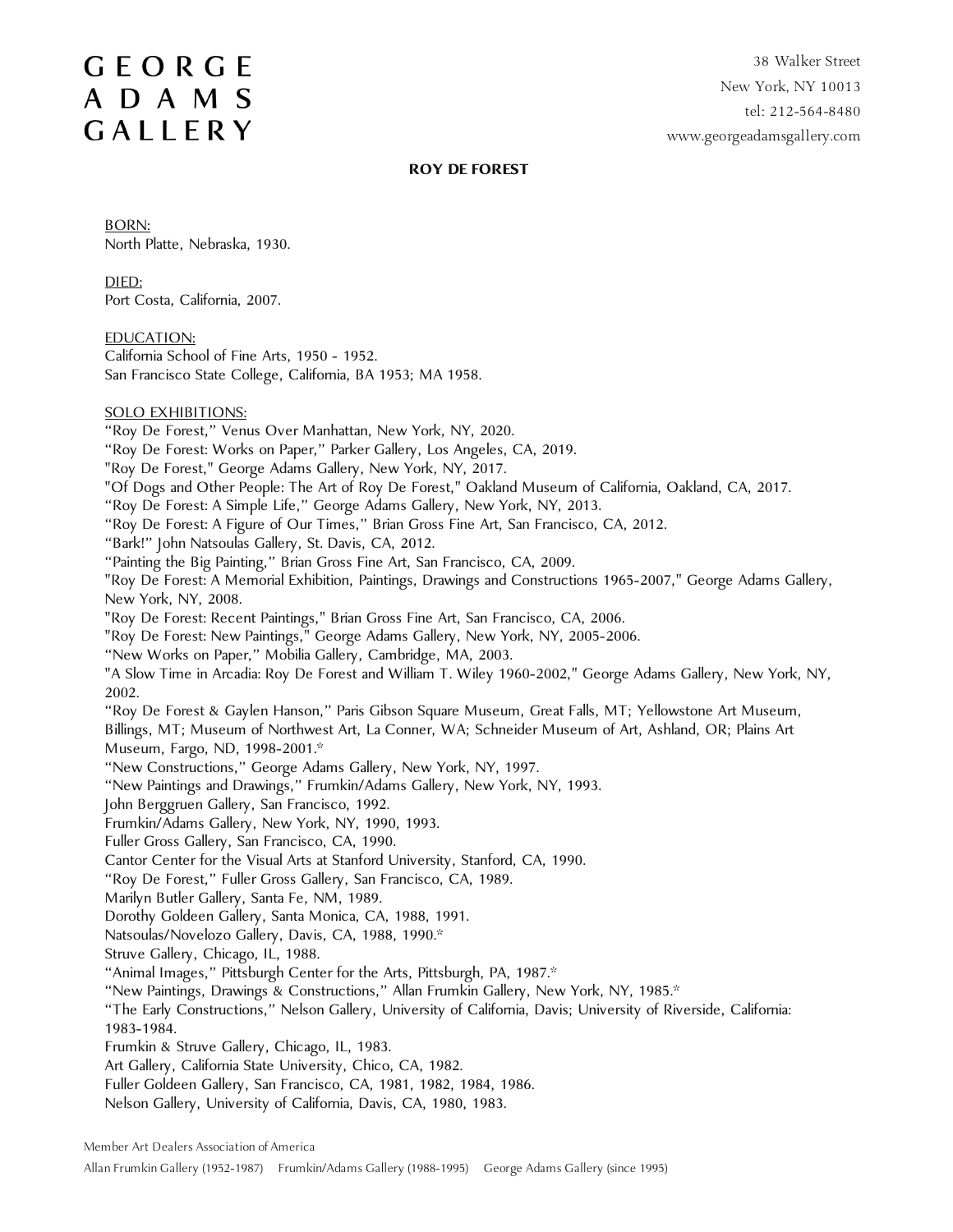#### 38 Walker Street New York, NY 10013 tel: 212-564-8480 www.georgeadamsgallery.com

# **GEORGE** ADAMS GALLERY

Triton Museum of Art, Santa Clara, CA, 1980. Fountain Gallery, Portland, OR, 1980. Blackfish Gallery, Portland, OR, 1980. Susan Whitney Gallery, Regina, Saskatchewan, Canada, 1980. E.B. Crocker Art Museum, Sacramento, CA, 1980.\* Marian Locks Gallery, Philadelphia, PA, 1980. 605 East 3rd Street Gallery, Los Angeles, CA, 1979. Fresno City College, Fresno, CA, 1979. Michael Berger Gallery, Pittsburgh, PA, 1979. Contemporary Arts Forum, Santa Barbara, CA, 1978. Institute of Contemporary Art (with Robert Hudson), Boston, MA, 1977, 1978. Clark / Benton Gallery, Santa Fe, NM, 1977, 1978, 1981. Barbara Fendrick Gallery, Washington, D.C., 1976. Santa Barbara Museum of Art, Santa Barbara, CA, 1975. Retrospective exhibition. San Francisco Museum of Modern Art, CA; Fort Worth Art Center, TX; Utah Museum of Fine Arts, University of Utah, Salt Lake City, UT; Whitney Museum of American Art, New York, NY: 1974-1975\* Shasta College, Redding, CA, 1974. Galerie Allen, Vancouver, Canada, 1974. Galerie Darthea Speyer, Paris, France, 1974, 1977, 1981, 1987. Glenbow-Alberta Gallery, Calgary, Canada, 1974. Allan Frumkin Gallery, Chicago, IL, 1973, 1977. Hansen Fuller Gallery, San Francisco, CA, 1971, 1973, 1974, 1975, 1978. Manolides Gallery, Seattle, WA, 1971, 1972, 1978, 1979. Gallery Marc, Washington, D.C., 1971. California Palace of the Legion of Honor, San Francisco, CA, 1971. Candy Store Gallery, Folsom, CA, 1971. San Francisco Art Institute, San Francisco, CA, 1969. Cowell College, University of California, Santa Cruz, CA, 1969. Art Gallery, City College of Sacramento, Sacramento, CA, 1967. Allan Frumkin Gallery, New York, NY, 1966, 1972, 1975, 1977, 1979, 1985.\* Peninsula Gallery, Menlo Park, CA, 1966. San Francisco Art Association Gallery, San Francisco, CA, 1962. Dilexi Gallery, Los Angeles, CA, 1960, 1962, 1963, 1966, 1967. Stone Court Gallery, Yakima, WA, 1959, 1960. East & West Gallery, San Francisco, CA, 1955, 1958, 1965. GROUP EXHIBITIONS: "The Incorrect Museum: Vignettes from the di Rosa Collection," di Rosa Center for Contemporary Art, Napa, CA,

2021.

"Cartoon Formalism," Albuquerque Museum, Albuquerque, NM, 2020.

"Gesture: the Human Figure After Abstraction," Jan Shrem and Maria Manetti Shrem Museum of Art, University of California, Davis, CA, 2020.

"Landscape Without Boundaries," Jan Shrem and Maria Manetti Shrem Museum of Art, University of California, Davis, CA, 2019.

"Dilexi: Seeking the Unknown," Parker Gallery, Los Angeles, CA, 2019.

"Dilexi Gallery: The Early Years," Brian Gross Fine Art, San Francisco, CA, 2019.

"Outliers and American Vanguard Art," National Gallery of Art, Washington DC; travelled to High Museum of Art, Atlanta, GA, 2018-19.

"West by Midwest," Museum of Contemporary Art, Chicago, Illinois, 2018-19.

"A Time Before We Were Born: Visions of Arcadia In Contemporary Painting," Sylvia Wald & Po Kim Gallery, New York, NY, 2018.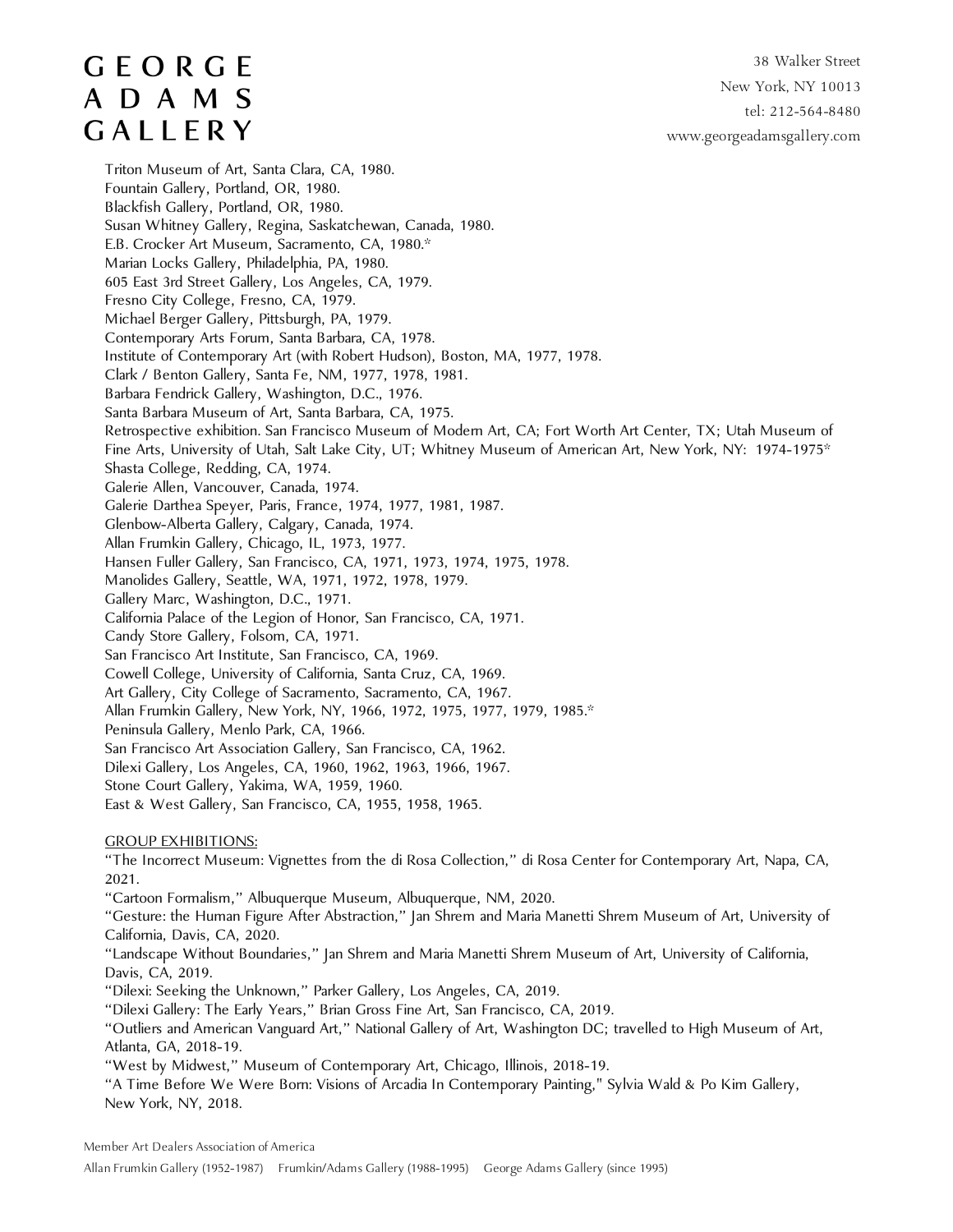38 Walker Street New York, NY 10013 tel: 212-564-8480 www.georgeadamsgallery.com

"Based on a True Story: Highlights from the Di Rosa Collection," Di Rosa, Napa, CA, 2016-17.

"Out Our Way" Manetti Shrem Museum of Art, University of California, Davis, 2016-17.

"Left Coast / Third Coast" George Adams Gallery, New York, NY, 2014.

"Fertile Ground: Art and Community in California" Oakland Museum of Art (in conjunction with SFMOMA), Oakland, CA, 2014-15.

"What Nerve! Alternative Figures in American Art, 1960 to Present" RISD Museum of Art, Providence, RI, 2014- 15.

"The Merry-Go-Round Show of 1955," 871 Fine Arts, San Francisco, CA, 2013.

"Ink," Sacramento City College's Kondos Gallery, Sacramento, CA, 2012.

"One Must Know the Animals," Madison Museum of Contemporary Art, Madison, WI, 2012.

"Renegade Humor," San Jose Museum of Art, San Jose, CA, 2012.

"Drawings," Russell Bowman Art Advisory, Chicago, IL 2012.

"Circle of Friends: Paintings, Drawings, and Sculptures by Robert Arneson, Joan Brown, Roy De Forest, Peter Saul, and William T. Wiley," George Adams Gallery, New York, NY, 2011.

"Beyond Tradition: Art Legacies at the Richmond Art Center," Richmond Art Center, Richmond, CA, 2011.

 "Group Show: Size Matters: Large-Scale and Small-Scale Paintings, Drawings and Sculptures," George Adams Gallery, New York, NY, 2011.

"Summer Group Show: New and Classic," George Adams Gallery, New York, NY, 2010.

"Different Strokes: 20<sup>th</sup> Century Drawing," George Adams Gallery, New York, NY, 2010.

"Summer Group Show," George Adams Gallery, New York, NY, 2009.

"Inside/Outside," George Adams Gallery, New York, NY, 2007

"Figure It! The Human Factor in Contemporary Art," Clay Center for Arts and Sciences, Charleston, WV, 2007.

"Artful Jesters," The Painting Center, New York, NY; Brattleboro Museum & Art Center, Brattleboro, VT, 2006.\*

"National Drawing Invitational," Arkansas Arts Center, Little Rock, AR, 2004.\*

"Multiple Artists," George Adams Gallery, New York, NY, 2003.

"Three Masters: Roy De Forest, Jack Earl, Richard Shaw," Mobilia Gallery, Cambridge, MA, 2001-2002.

"Art in the 'Toon Age: Selections from the Collection," Kresge Art Museum, Michigan State University, East Lansing, MI, 2002. Curated by April Kingsley.\*

"From Pop to Op: American Art in the 60s," Suzanne H. Arnold Gallery, Lebanon Valley College, Anneville, PA, 2001.

"2000 Collector's Show," Arkansas Arts Center, Little Rock, AR, 2000.

"The Lighter Side of Bay Area Figuration," Kemper Museum of Contemporary Art, Kansas City, MO; San Jose Museum of Art, San Jose, CA, 2000.\*

"Frogs and Dogs: Roy De Forest and David Gilhooly," Arizona State University, Tempe, AZ, 2000.

"Cats and Dogs," Jean Albano Gallery, Chicago, IL, 1999.

"Drawn Across the Century: Highlights from the Dillard Collection of Art on Paper," Weatherspoon Art Gallery, University of North Carolina, Greensboro, NC, 1999.

"Annual Collector's Show," Arkansas Arts Center, Little Rock, AR, 1998.

"Wild Things: Artists' Views of the Animal World," John Berggruen Gallery, San Francisco, CA, 1998.

"1997 Collector's Show," Arkansas Arts Center, Little Rock, AR, 1997-98.

"1996 Collector's Show," Arkansas Arts Center, Little Rock, AR, 1996.

"A Singular Vision: Prints from Landfall Press," Museum of Modern Art, New York, NY, 1997.

"Mixing Business with Pleasure," Sawhill Gallery, James Madison University, Harrisonburg, VA, 1997.

"It Figures," SFA Gallery, Nacogdoches, TX, 1996.

"Going Places," George Adams Gallery, New York, NY, 1996.

"Out of Toon: Another Look at Art and Comics," George Adams Gallery, New York, NY, 1996.

"Artful Humour," Gallery in the Champion Lobby, Stamford, CT, 1996.

"California in the 1960's: Funk Revisited," Frumkin/Adams Gallery, New York, NY, 1995.

"Group Exhibition," Hebrew Home for the Aged, Riverdale, NY, 1995.

"Paper View," Cohen Berkowitz Gallery, Kansas City, MO, 1995.

"Masters of Mischief II," Frumkin/Adams Gallery, New York , NY, 1994.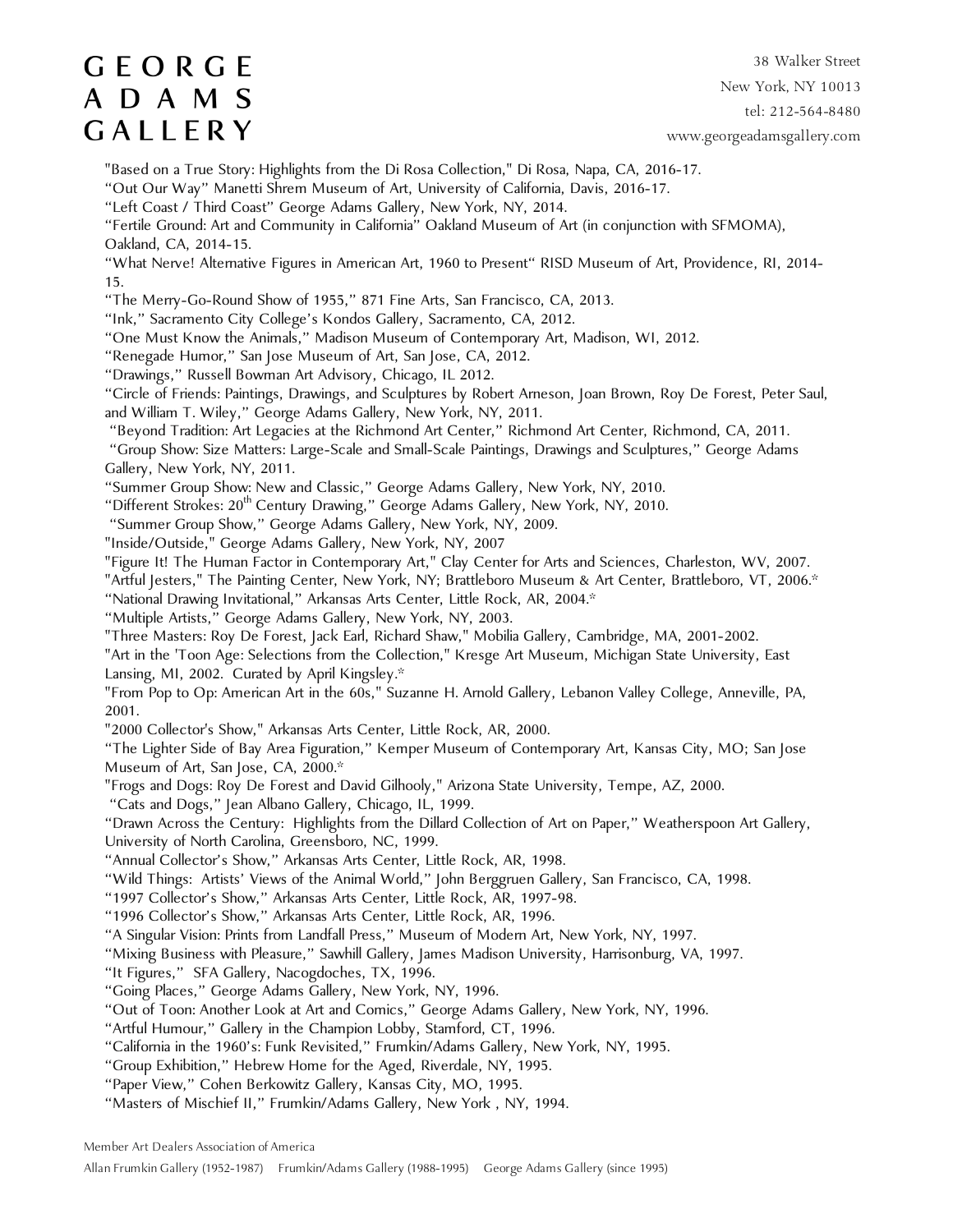38 Walker Street New York, NY 10013 tel: 212-564-8480 www.georgeadamsgallery.com

"Here and Now: Bay Area Masterworks from the di Rosa Collections," Oakland Museum, Oakland, CA, 1994.

"X-Sightings," Anderson Gallery, Buffalo, NY, 1994.

"In Praise of Folly," John Michael Kohler Arts Center, Sheboygan, WI, 1992.

"Large Scale Drawings," Frumkin/Adams Gallery, New York, NY, 1992.

"40th Anniversary Exhibition: Selections from the Richard Brown Baker Collection," Frumkin/Adams Gallery, New York, NY, 1992.\*

"Pastels," Frumkin/Adams Gallery, New York, NY, 1991.

"Out of Abstract Expressionism," Schick Art Gallery, Skidmore College, Saratoga Springs, NY, 1991.\*

"On the Move," Champion Gallery, Stamford, CT, 1991.

"Let's Play House," Fabric Workshop, Philadelphia, PA, 1990.

"Gardens, Real and Imagined," Bernice Steinbaum Gallery, New York, NY, 1989-1992.\*

"Drawings For Funk's Sake!" Natsoulas Novelozo Gallery, Davis, CA, 1989.

"A XX Century Bestiary," Renee Fotouhi Fine Art, Ltd., New York, NY, 1989.

"Mark Bulwinkle / Roy De Forest," Civic Arts Gallery, Walnut Creek, CA, 1989.

"Selections 2 from The Honolulu Advertiser Collection," Contemporary Museum, Honolulu, HI, 1989.

"The Nature of the Beast," Hudson River Museum, Yonkers, NY, 1989.\*

"Private Reserve," Dorothy Goldeen Gallery, Santa Monica, CA, 1988.

"The Importance of Drawing," Fuller Goldeen Gallery, San Francisco, CA, 1987.

"Animal Images: Roy De Forest/Lisbeth Stewart," Pittsburgh Center for the Arts, Pittsburgh, PA, 1987.

"The Call of the Wild," Rhode Island School of Design, Providence, RI, 1987.

"Creatures Great and Small," Schmidt Bingham Gallery, New York, NY, 1987.

"Dog Days of August," Littlejohn-Smith Gallery, New York, NY, 1986.

"American Art Today: The Figure in the Landscape," Art Museum of Florida International University, Miami, FL, 1986.

"Second Newport Biennial: The Bay Area," Newport Harbor Art Museum, Newport Beach, CA, 1986.\*

"1986 Collector's Show," Arkansas Arts Center, Little Rock, AR, 1986.

"Fortissimo! Thirty Years from the Richard Brown Baker Collection of Contemporary Art," Museum of Art, Rhode Island School of Design, Providence, RI, 1985.\*

"Pastel," Nohra Haime Gallery, New York, NY, 1985.

"Skowhegan Visiting Artist Exhibition," Colby College Museum, Waterville, ME, 1985.

"Five Contemporary Painters: Azaceta, Brown, De Forest, Dugan, Saul," CSCS Art Gallery, Stanislaus, CA, 1985. "Collaborative Prints from American University Print Shops," Gallery of the University of Texas, San Antonio, TX, 1985.

"Impact Images," Philadelphia Art Alliance, Pennsylvania, PA, 1985.

"Contemporary American Wood Sculpture," Art Museum at Florida International University, Miami, FL, 1985.

"Visiting Artists: Painters and Printmakers," Charlotte Crosby Kemper Gallery, Kansas City Art Institute, MO, 1985.

"Twentieth Century American Drawings from the Arkansas Arts Center Foundation Collection," Arkansas Arts Center, Little Rock, AR, 1984.\*

"The Studio," Allan Frumkin Gallery, New York, NY, 1984.

"Drawings by Painters," Boston Museum of Fine Arts, Boston, MA, 1982.\*

"The West as Art," Palm Springs Desert Museum, Palm Springs, CA, 1982.

"Northern California Art of the Sixties," De Saisset Museum, University of Santa Clara, Santa Clara, CA, 1982.\*

"Twentieth Century Images of George Washington," Fraunces Tavern Museum, New York, NY, 1982.\*

"A Private Vision: Contemporary Art from the Graham Gund Collection," Museum of Fine Arts, Boston, MA, 1982.\*

"Remember It's Only Art," Civic Arts Center, Walnut Creek, CA, 1981.\*

 "Twentieth Century Art: Highlights of the Permanent Collection," Whitney Museum of American Art, New York, NY, 1981.

"100 New Acquisitions, Prints, Drawings, and Photographs," Brooklyn Museum, Brooklyn, NY, 1981.

"Welcome to the Candy Store!" E.B. Crocker Museum Invitational, Sacramento, CA, 1981.\*

Alumnae Exhibition, San Francisco Art Institute, San Francisco, CA, 1981.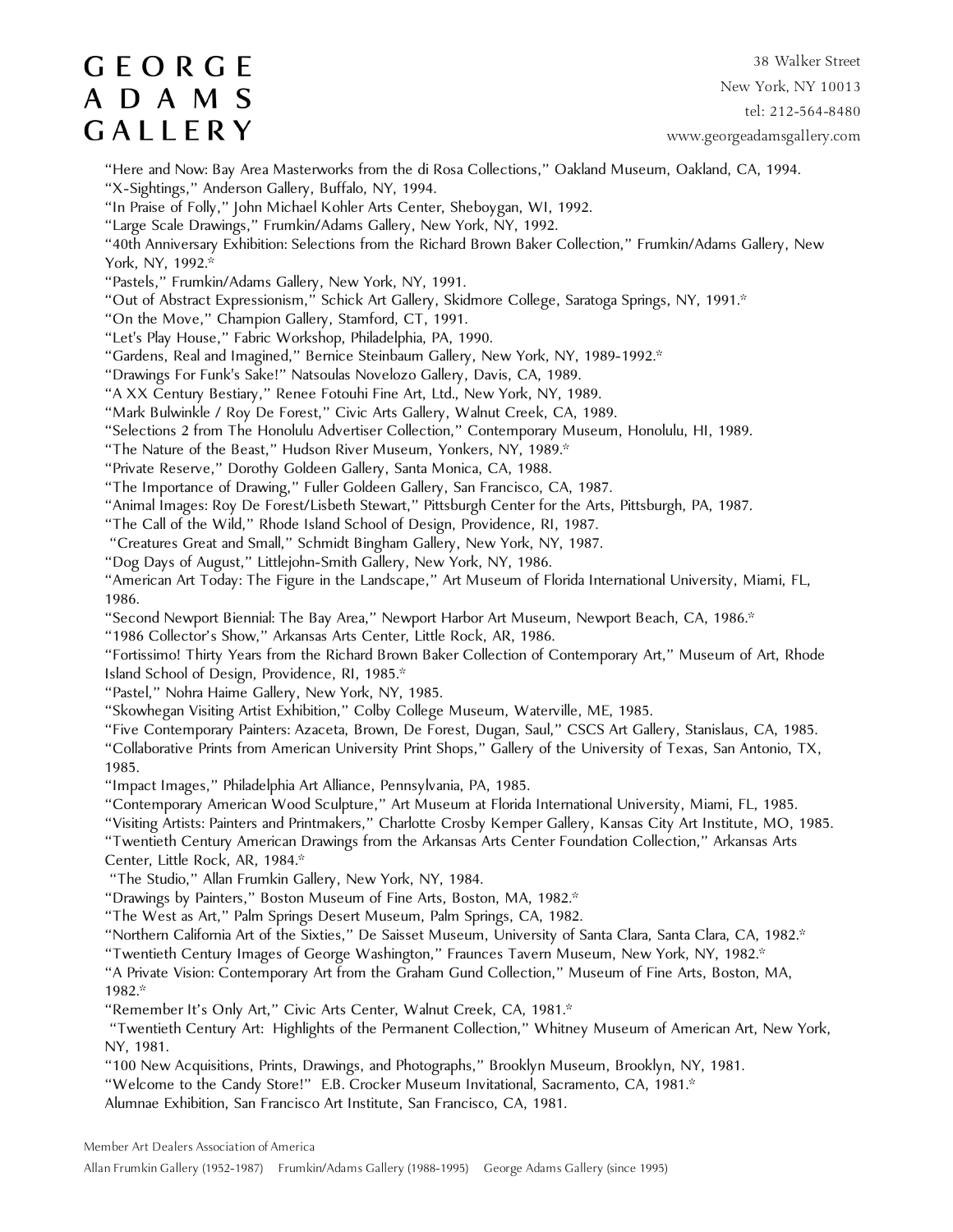38 Walker Street New York, NY 10013 tel: 212-564-8480 www.georgeadamsgallery.com

"The Image of the House in Contemporary Art," University of Houston, Houston, TX, 1981.\*

"American Painting of the 60's and 70''s," Columbus Museum of Art, Columbus, OH, 1981.

"Humorous California Artists," Los Angeles Institute of Contemporary Art, Los Angeles, CA, 1981.

"Drawings: The Pluralistic Decade," Institute of Contemporary Art, University of Pennsylvania, Philadelphia, PA, 1980.\*

Venice Biennial, Venice, Italy, 1980.

"Visions and Figurations," California State University, Fullerton, CA, 1980.\*

"The Candy Store," De Saisset Art Museum, Santa Clara, CA, 1980.

"American Drawings in Black and White: 1970-1980," Brooklyn Museum, Brooklyn, NY, 1980.

"Figurative Art: Joan Brown, Robert Colescott, Roy De Forest, Janis Provisor, Gaison, and Wurm," Mandeville

Gallery, University of California, La Jolla, CA, 1980.

Moore College of Art, Philadelphia, PA, 1980.

 "The Figurative Tradition and the Whitney Museum of American Art," Whitney Museum of American Art, New York, NY, 1980.\*

Tamarind Institute Invitational, Albuquerque, NM, 1980.

"Large Scale Works on Paper," Allan Frumkin Gallery, New York, NY, 1979.

"Five from Hansen Fuller Goldeen Gallery," Smith Anderson Gallery, Palo Alto, CA, 1979.

National Drawing Annual, Central Washington University, Ellensburg, WA, 1979.

Works from the Collections of Mills Alumnae, Mills College, Art Gallery, Oakland, CA, 1979.

"Decade in Review: Selections from the Seventies," Whitney Museum of American Art, New York, NY, 1979.

"Artists Working in Wood," University of California, 1978.

"6th International Exhibition of Original Drawings," Museum of Modern Art, Yugoslavia, 1978.

"Dog Images Through the Century," Fine Arts Museum of San Francisco Downtown Center, San Francisco, CA, 1978.

"West Coast Artists," New Gallery of Contemporary Art, Cleveland, OH, 1978.

"Works on Paper," Allan Frumkin Gallery, New York, NY, 1978.

"Roy De Forest, Robert Hudson," Institute of Contemporary Art, Boston, MA, 1977-78.

"Recent Works on Paper," Madison Art Center, Madison, WI, 1977-78.

"Late Twentieth Century Art: The Lewis Foundation," Virginia Commonwealth University, Richmond, VA, 1977.\*

"Works on Paper," San Jose Museum of Art, San Jose, CA, 1977.

Huntsville Museum of Art, Huntsville, AL, 1977.

"New in the Seventies," University of Texas, Austin, TX, 1977.\*

 "Painting and Sculpture in California: The Modern Era," San Francisco Museum of Art, San Francisco, CA, 1976- 77.\*

"6 From California," Washington State University Museum, Pullman, WA, 1976.\*

"3 From California," Dalhouse Art Gallery, Halifax, Nova Scotia, Canada 1976.\*

"Art on Paper: 1975," Dillard Paper Company & Weatherspoon Guild, Greensboro, NC, 1975.\*

Newport Harbor Museum of Art, Newport Beach, CA, 1975.

"American Drawings 1963-1971," Whitney Museum of American Art, New York, NY, 1973.\*

"1973 Biennial Exhibition Contemporary American Art," Whitney Museum of American Art, New York, NY, 1973.\*

"Extraordinary Realities," Whitney Museum of American Art, New York, NY, 1973.

"California Works on Paper: 1950-1971," University Art Museum, University of California, Berkeley, CA, 1972.

"Nut Art," Art Department Gallery, California State College, Hayward, CA, 1972.

"Sacramento Sampler I," E.B. Crocker Art Gallery, Sacramento, CA, 1972.

"Sacramento Delta Show," San Francisco Art Institute, San Francisco, CA, 1972.

"Crown Point Press," San Francisco Art Institute, San Francisco, CA, 1972.

"A Twentieth Century Bestiary," Art Department Gallery, San Jose State College, San Jose, CA, 1972.

Fine Arts Gallery, University of British Columbia, Vancouver, Canada, 1971.

"Roy De Forest: Drawings, James Pernotto: Sculpture, Kenneth Price: Silkscreens," Hansen Fuller Gallery, San Francisco, CA, 1971.

Member Art Dealers Association of America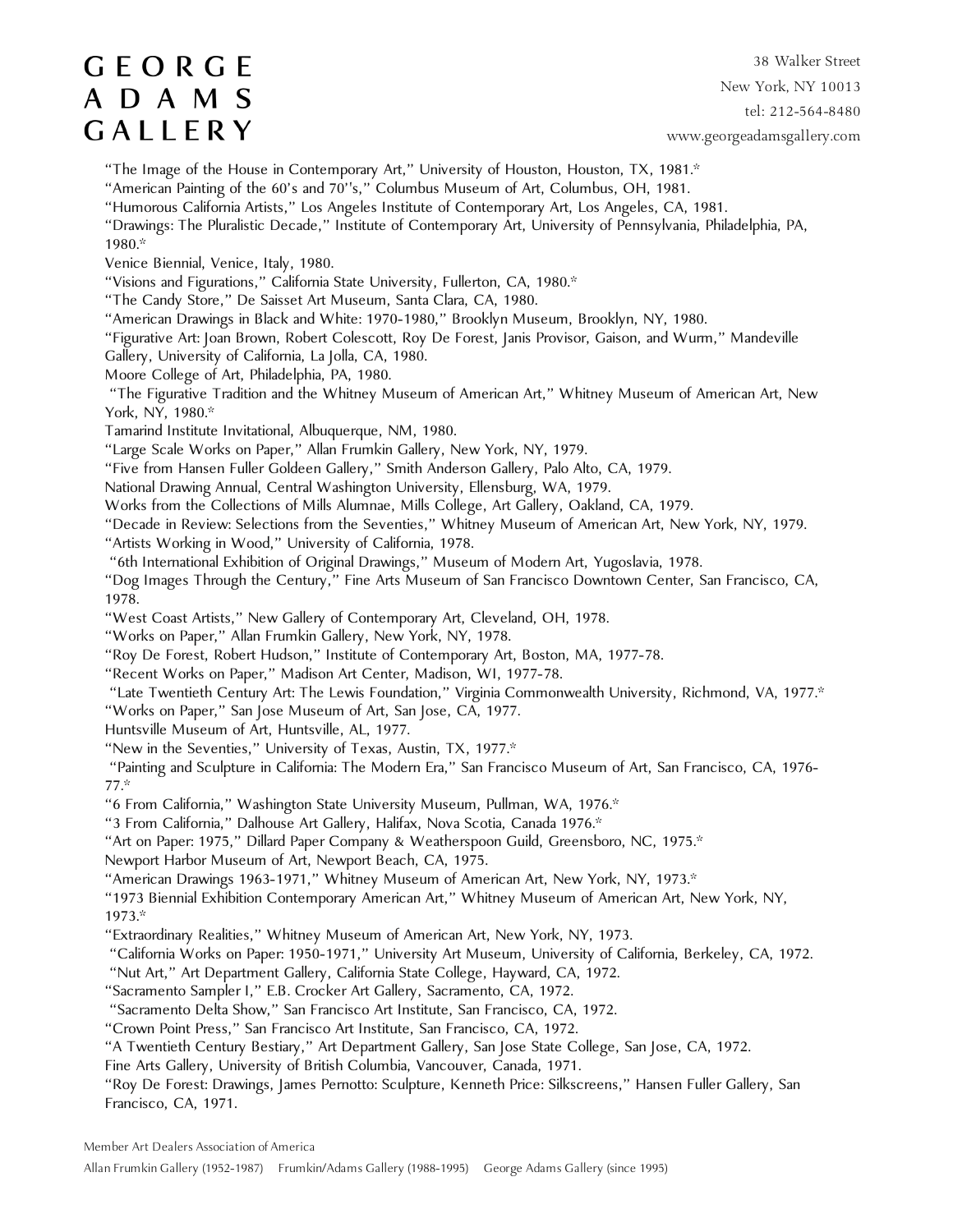38 Walker Street New York, NY 10013 tel: 212-564-8480 www.georgeadamsgallery.com

"Symbol and Vision," Reese Paley Gallery, San Francisco, CA, 1970.

"Acid Painters of San Francisco," Richmond Art Center, Richmond, CA, 1970.

"The Spirit of the Comics," Institute of Contemporary Art, University of Pennsylvania, Philadelphia, PA, 1969.\*

Candy Store Gallery, Folsom, CA, 1968, 1970, 1972.

 "On Looking Back: Bay Area 1945 -1962," San Francisco Museum of Modern Art, San Francisco, CA, 1968. "The Grotesque Image," San Francisco Art Institute, San Francisco, CA, 1967.

"Selections 1967: Recent Acquisitions in Modern Art," Art Museum, University of California, Berkeley, CA, 1967.

"Funk," Art Museum, University of California, Berkeley, CA, 1967.

"Contemporary Prints from Northern California," IBM Gallery, New York, NY; Oakland Museum, Oakland, CA: 1966.

"2 Dimensional Sculpture, 3 Dimensional Painting," Richmond Art Center, Richmond, CA, 1966.

"IIe Salon International des Galeries Pilotes," Musee Cantonal des Beaux Arts, Lausanne, France, 1966.

"Imagadventure," Walker Art Center, Minneapolis, MN, 1965.

"Young California Artists," Macy's, New York, NY, 1965.

"67th American Exhibition," Art Institute of Chicago, Chicago, IL, 1964.\*

"4 California Artists," Allan Frumkin Gallery, Chicago, IL, 1964.

"Winter Invitational," California Palace of the Legion of Honor, San Francisco, CA, 1962,1963, 1964.

 "Fifty California Artists," San Francisco Museum of Modern Art, San Francisco, CA; Los Angeles County Museum, Los Angeles, CA, 1962-63.

"Small Collages, Constructions and Watercolors by Roy De Forest, Tony De Lap, Fred Martin and Nell Sinton,"

San Francisco Museum of Modern Art, San Francisco, CA, 1962.

"Some Points of View -'62," Stanford University Art Gallery, Stanford, CA, 1962.

"The Arts of San Francisco," San Francisco Museum of Modern Art, San Francisco, CA, 1962.

"A Look at Recent Bay Area Art," San Francisco Museum of Modern Art, San Francisco, CA, 1960.

"New Forms -New Media I," Martha Jackson Gallery, New York, NY, 1960.

"A Rationale for Modern Art," American Federation of Arts, New York, NY, 1959.

Dilexi Gallery, San Francisco, CA, 1958, 1959.

"6 San Francisco Painters," Brata Gallery, New York, NY, 1958.

"Annual Watercolor, Drawing and Print Exhibition of the San Francisco Art Association," San Francisco Museum of Art, San Francisco, CA, 1957.

"Survey of Pacific Coast Art," Reed College, Portland, OR, 1957.

"Action 3," Ferus Gallery, Los Angeles, CA, 1957.

 "Painting and Sculpture Now: Some Contemporary Statements by Artists of the Bay Region," San Francisco Museum of Modern Art, San Francisco, CA, 1957.

III Bienial, Museo de Arte Moderna, Sao Paulo, Brazil, 1955.

"Action III," Ferus Gallery, Los Angeles, CA, 1955.

Second Annual Group Show, The 6 Gallery, San Francisco, CA, 1955.

"A New Language in Painting," Kaufman Gallery, New York, NY, 1954.

Annual Painting and Sculpture Exhibition, San Francisco Museum of Modern Art, San Francisco, CA, 1953-54, 1957-58, 1960-61, 1963.

King Ubu Gallery, San Francisco, CA, 1953.

PUBLIC COLLECTIONS:

Arizona State University, Tempe, AZ Arkansas Arts Center, Little Rock, AR Berkeley Art Museum and Pacific Film Archive, University of California, Berkeley, CA Brooklyn Museum, Brooklyn, NY California College of the Arts, Oakland, CA Centre Georges Pompidou, Paris, France Art Institute of Chicago, Chicago, IL Crocker Art Museum, Sacramento, CA